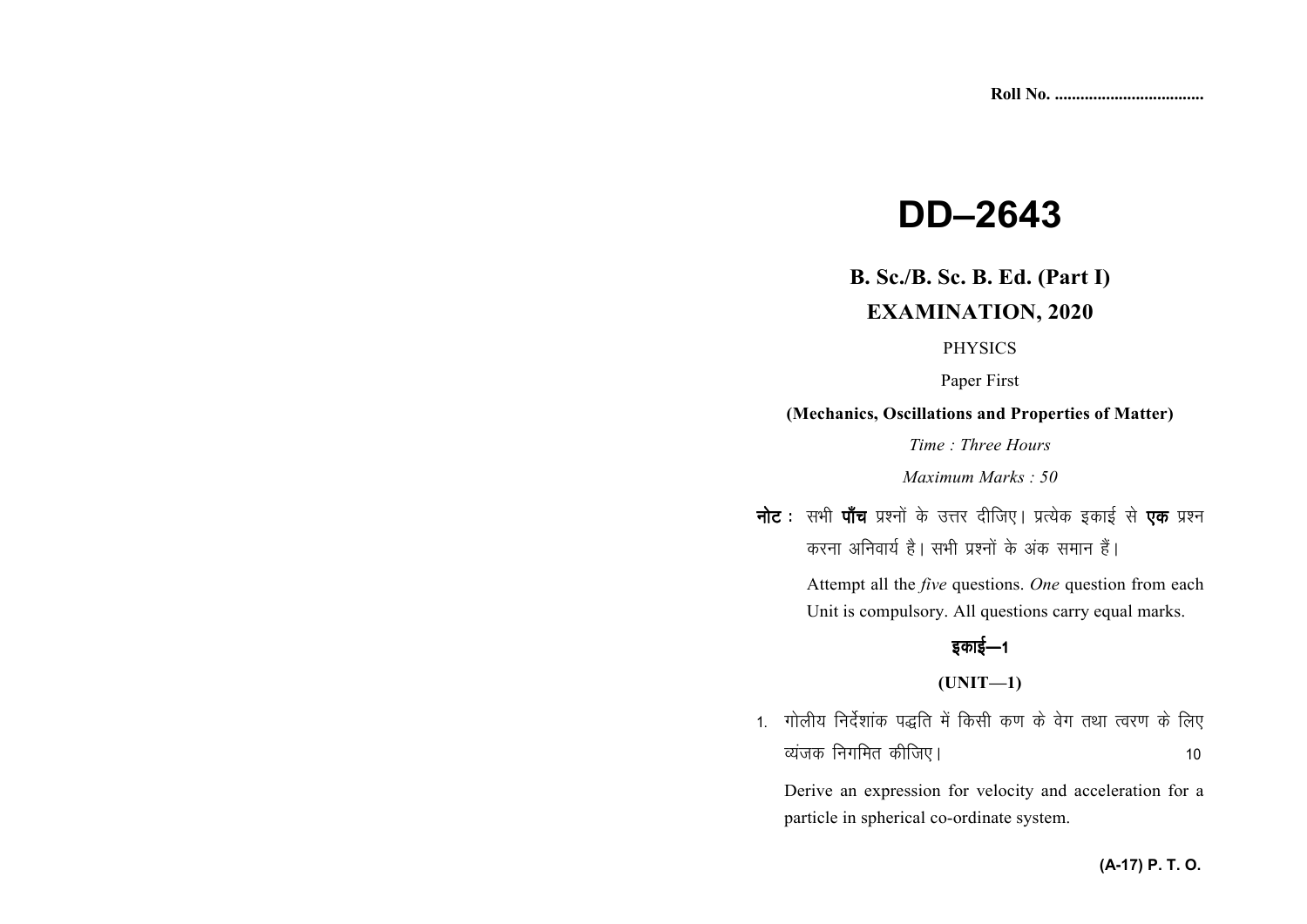#### अथवा

(*Or*)

(अ) सिद्ध कीजिए कि दो कणों का द्रव्यमान केन्द्र उनको मिलाने वाली रेखा पर रिथत होता है तथा द्रव्यमान केन्द्र से कणों की दूरियों का अनुपात, उनके द्रव्यमान के व्युत्क्रमानुपात में होता है।  $\overline{6}$ 

Prove that the centre of mass of two particles lies on the line joining these two particles and the ratio of distances of particles from the centre of mass is equal to the inverse ratio of their masses.

(ब) प्रयोगशाला निर्देश फ्रेम एवं द्रव्यमान केन्द्र निर्देश फ्रेम में  $\sigma$ या अन्तर है ?

What is the difference between laboratory frame of reference and centre of mass frame of reference ?

## डकाई—2 **(UNIT—2)**

- 2. (अ) जडत्व आघुर्ण एवं जडत्व गुणन क्या होते हैं ? 3 What are the moment of inertia and product of inertia ?
	- (ब) घूर्णन गति में दृढ़ पिण्ड के लिए यूलर समीकरण स्थापित dhft,A 7

Establish Euler's equation for a rigid body in rotational motion.

## अथवा

### (*Or*)

सरल आवर्त गति क्या है ? इसके लिए अवकल समीकरण की स्थापना कीजिए एवं इसे हल करके विस्थापन, वेग एवं आवर्तकाल ds fy, O;atd fuxfer dhft,A 10

What is simple harmonic motion ? Establish differential equation for it and solve it to derive an expressions for displacement, velocity and time period.

## डकाई—3

#### **(UNIT—3)**

3. द्वितन्तु दोलन की व्याख्या कीजिए तथा इसके आवर्तकाल के लिए  $\overline{\text{c}a\text{u}}$ जक निगमित कीजिए।

Explain Bifiler oscillation and derive an expression for its time period.

#### अथवा

### (*Or*)

प्रणोदित आवर्ती दोलित्र क्या है ? इसके लिए अवकल समीकरण की स्थापना कीजिए एवं इसका हल प्राप्त कीजिए।

What is forced harmonic oscillator ? Establish differential equality and solve it for forced harmonic oscillator.

# डकाई—4

## **(UNIT—4)**

4. साइक्लोट्रॉन के सिद्धान्त का वर्णन कीजिए। इसकी संरचना तथा कार्यविधि स्पष्ट करते हुए साइक्लोट्रॉन से प्राप्त आवेशित कण की अधिकतम गतिज ऊर्जा का व्यंजक प्राप्त कीजिए। 10

Explain the principle of cyclotron. Clearly describe its structure and working and derive an expression for maximum kinetic energy of charged particle obtainedfrom cyclotron.